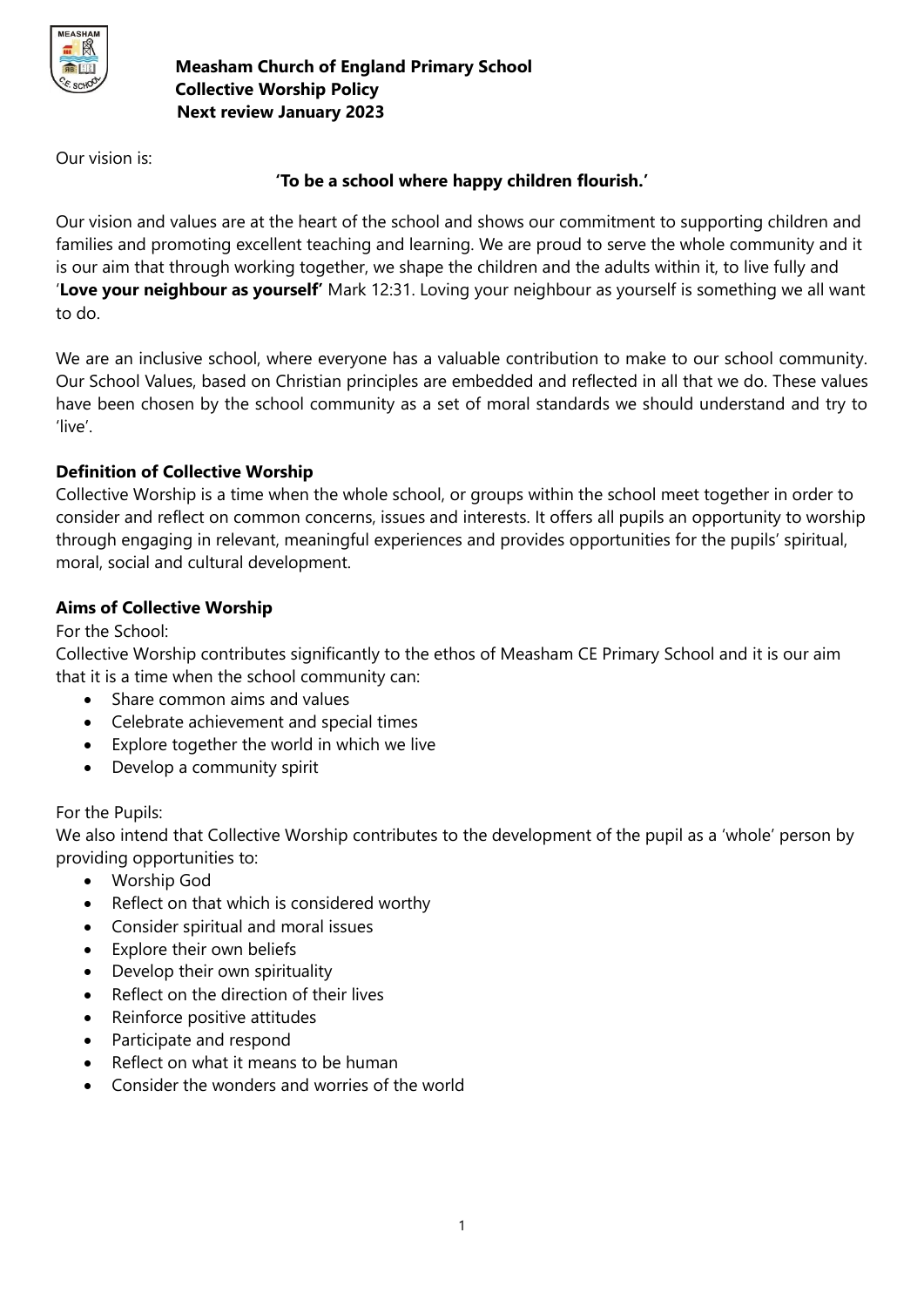

# **The Contribution of Collective Worship to aspects of the Curriculum**

Collective Worship time is distinct from curriculum time. However, at Measham CE Primary School, Collective Worship will at times feature aspects of the curriculum, which will enhance the experiences of pupils by reflecting on the work done in classes. At times, Collective Worship will enrich classwork through its consideration of subject matter from different perspectives. The provision of opportunities for pupils' spiritual, moral, social and cultural development is in line with school policy which informs our practice. To ensure Collective Worship provides opportunities for spiritual, moral, social and cultural development it will address a wide variety of themes and topics, use diverse stimuli and resources and provide pupils with the opportunity to 'respond' on their own level.

## **The Management of Collective Worship**

The RE coordinator will plan, monitor and evaluate acts of Collective Worship.

# **The Organisation of Collective Worship**

Collective Worship is organised to provide a variety of groupings and will take place in the school hall or on occasion in the classroom. Collective acts of worship are incorporated into whole school assemblies, 'themed focus of the week', class based weekly sessions and RE lessons. At Measham CE, we follow a Collective worship weekly timetable, based on the 'Collective worship SACRE guidelines for schools. "

Collective worship is a special time for pupils to reflect upon life experiences and ultimate questions and, if appropriate, focus on God. It should allow the pupils to be able to make a spiritual response.

| <b>Monday</b>   | Whole school Collective Worship covering a range of themes, incorporating a reflection<br>time/prayer at the end                                   |
|-----------------|----------------------------------------------------------------------------------------------------------------------------------------------------|
| Tuesday         | Class Collective Worship, incorporating the learning from RE lessons and how it relates to<br>Bible parables and children's own faiths and beliefs |
| Wednesday       | Whole school singing, incorporating a reflection time/prayer at the end                                                                            |
| <b>Thursday</b> | Whole school Collective Worship covering a range of themes, incorporating a reflection<br>time/prayer at the end                                   |
| <b>Friday</b>   | Whole school celebration assembly, incorporating a reflection time/prayer at the end                                                               |

A candle is lit to focus the children, signalling that the CAW is taking place. See Appendix A for further detail.

During the Covid-19 pandemic, it has not always been possible to follow this structure but we have instead focussed on more class collective worship and assemblies, enjoyed zoom collective worship with our local Vicar and also watched Bible stories video acted out by our local 'Open the Book' and 'Youth for Christ' team. Our celebration assembly has also taken place via Zoom.

## **Leadership**

Every member of the teaching staff and occasional visitors will be involved in leading acts of worship at some point in the school year.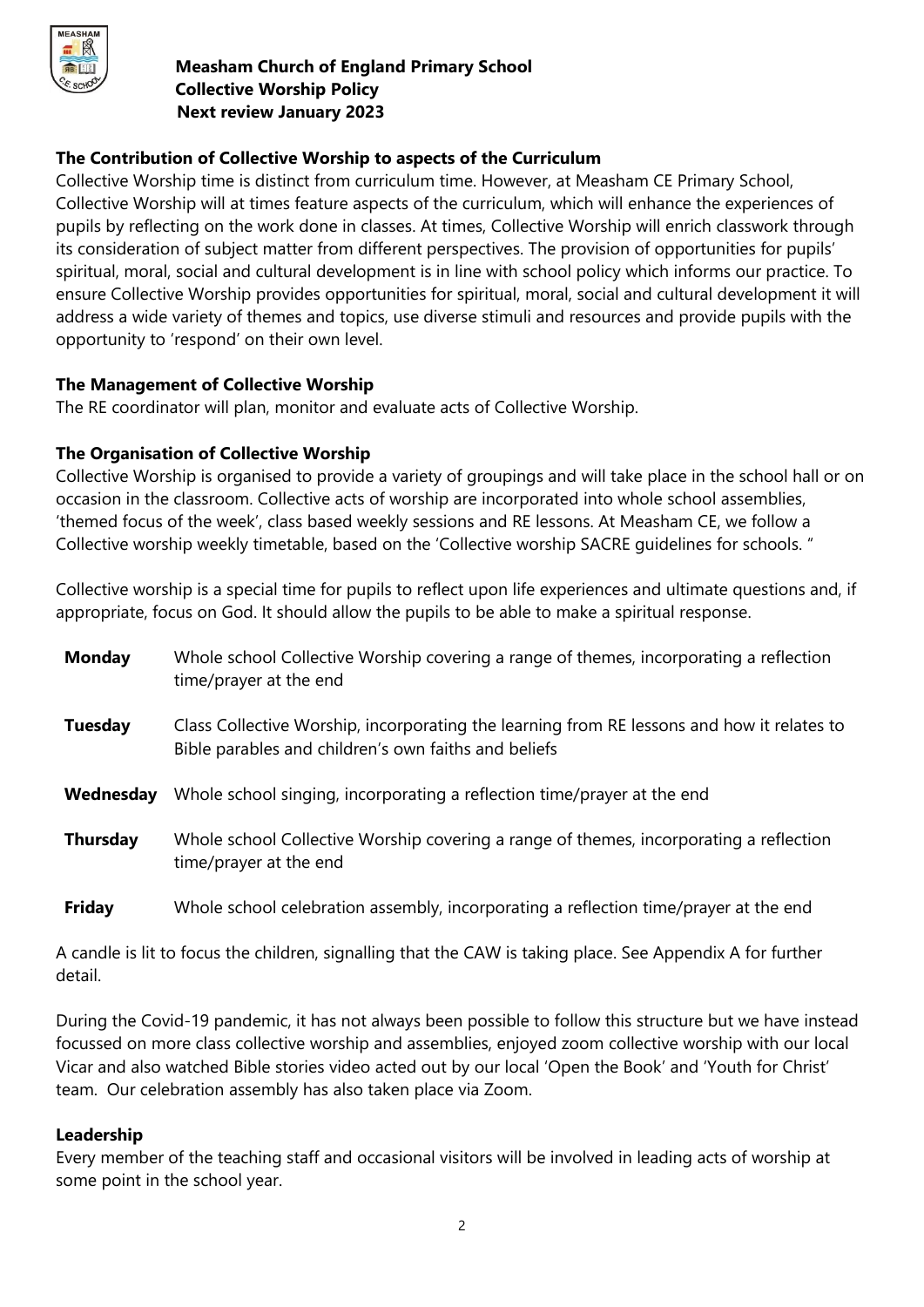

## **Planning**

The content of all acts of Collective Worship will be considered carefully, to ensure relevance and suitability for the ages, aptitudes and backgrounds of all pupils. Termly assembly rotas including a range of themes, special occasions and events will be followed, but will be flexible to allow the inclusion of current and topical issues. Themed words for the week will be introduced in a whole school assembly at the beginning of the week and will be focussed on during music assembly and class based Collective worship sessions.

#### **The Act of Collective Worship**

A variety of teaching and learning styles and active and interactive methods are appropriate in acts of Collective Worship. Any and all of the methods employed in the classroom can be used effectively in acts of Collective Worship. A variety of resources will also be used. Leaders will choose the style/method and resources which are appropriate to the content, the age, aptitude and the background of the pupils. The content and process must be sufficiently stimulating in order to evoke a response in the individual. This may not be visual, but opportunity must be given to express this response through reflection and prayer. If announcements are to be given at the same time as an act of worship then they will be of a positive nature, which at times may enhance the act of worship itself.

#### **Withdrawal**

Our assemblies will be conducted in a manner as sensitive and inclusive to ensure that all children feel comfortable to attend the assembly.